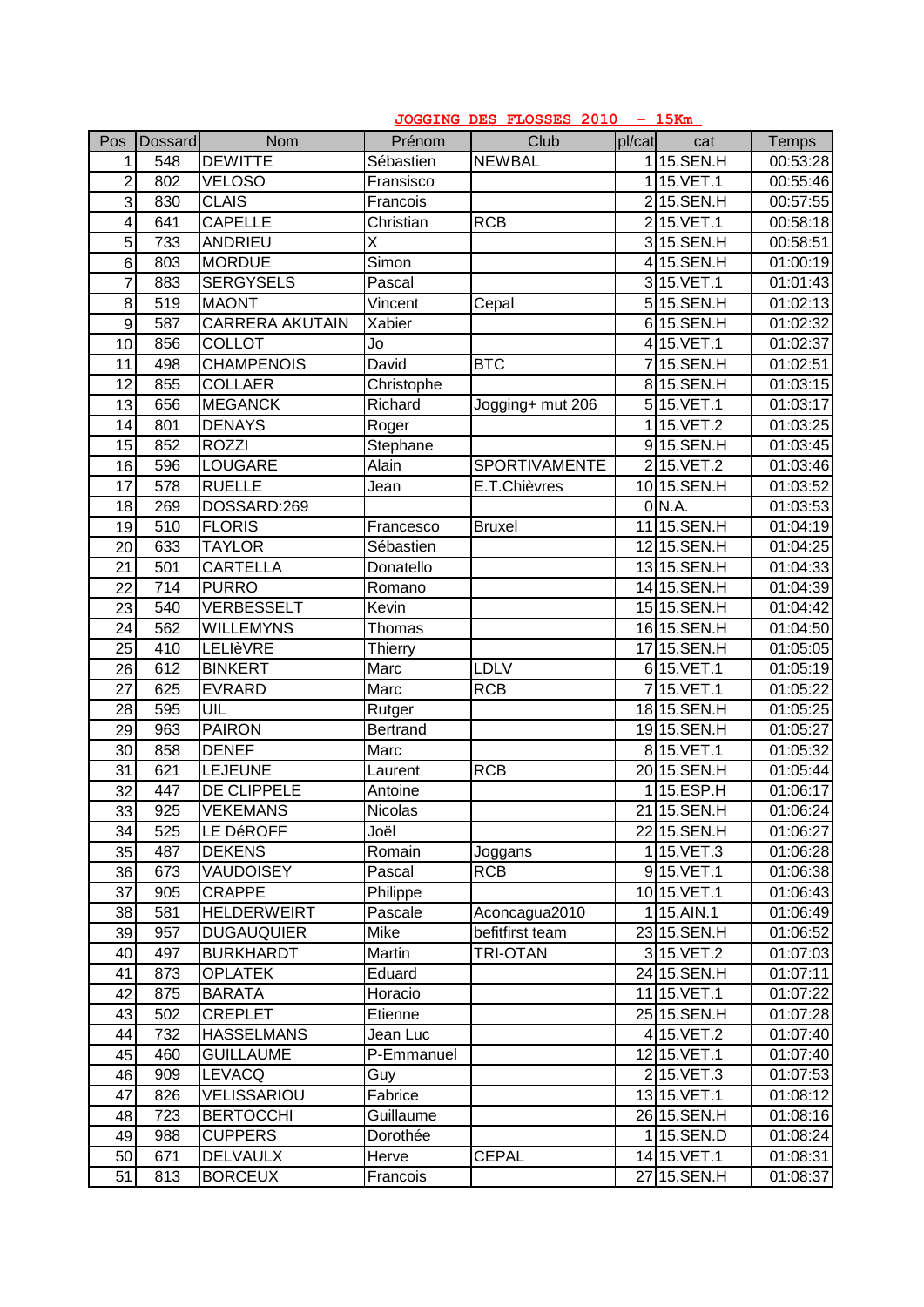| 52              | 628 | <b>RASSART</b>                 | <b>Thierry</b> | <b>BIN</b>            | 15 15. VET. 1              | 01:08:49 |
|-----------------|-----|--------------------------------|----------------|-----------------------|----------------------------|----------|
| 53              | 829 | SERVOZ                         | Michel         |                       | 515.VET.2                  | 01:08:53 |
| 54              | 404 | <b>JANSSENS</b>                | Eric           | <b>DEGROOF</b>        | 28 15. SEN. H              | 01:09:06 |
| 55              | 558 | <b>BELABBES</b>                | Angélique      | Cepal                 | $215.$ AIN.1               | 01:09:13 |
| 56              | 837 | <b>WOLSEY</b>                  | Julien         |                       | 29 15.SEN.H                | 01:09:14 |
| 57              | 836 | <b>AMRAM</b>                   | Yonatan        |                       | 30 15.SEN.H                | 01:09:27 |
| 58              | 902 | <b>SERVZIS</b>                 | Maxime         |                       | 31 15.SEN.H                | 01:09:29 |
| $\overline{59}$ | 814 | <b>RYCKEN</b>                  | Pieter         |                       | 615.VET.2                  | 01:09:34 |
| 60              | 605 | VANDERWEERDEN                  | Arnaud         |                       | 32 15. SEN. H              | 01:09:38 |
| 61              | 642 | <b>TORDOIR</b>                 | Eric           | <b>RCB</b>            | 16 15. VET. 1              | 01:09:47 |
| 62              | 454 | <b>BILLAUX</b>                 | Cecile         |                       | $3 15.$ AIN.1              | 01:09:58 |
| 63              | 483 | <b>MOES</b>                    | alain          | <b>RCB</b>            | 17 15. VET. 1              | 01:10:11 |
| 64              | 560 | <b>BRUNEEL</b>                 | Olivier        |                       | 33 15.SEN.H                | 01:10:30 |
| 65              | 500 | <b>JAMMOT</b>                  | Marc           |                       | 18 15. VET. 1              | 01:10:38 |
| 66              | 503 | <b>LESNE</b>                   | <b>Didier</b>  | Idlv                  | 19 15. VET. 1              | 01:10:42 |
| 67              | 486 | <b>CLOOTS</b>                  | Philippe       | <b>Banque Degroof</b> | 20 15. VET. 1              | 01:10:52 |
| 68              | 545 | <b>ROGGE</b>                   | Ludger         |                       | 21 15. VET. 1              | 01:10:57 |
| 69              | 736 | <b>VCAKAR</b>                  | Bernard        |                       | 34 15.SEN.H                | 01:10:57 |
| 70              | 541 | <b>STEEN</b>                   |                | <b>CEPAL</b>          | 315.VET.3                  | 01:11:06 |
| 71              |     |                                | Rony           |                       |                            |          |
|                 | 651 | <b>FONTAINE</b><br>VANDERWEYEN | Bernard        | Kuristo               | 22 15. VET. 1<br>715.VET.2 | 01:11:11 |
| 72              | 952 |                                | Patrick        | Br                    |                            | 01:11:17 |
| 73              | 437 | PEREZ PEREZ                    | Antonio        |                       | 35 15.SEN.H                | 01:11:19 |
| 74              | 550 | <b>RAVYTS</b>                  | alain          |                       | 23 15. VET. 1              | 01:11:19 |
| 75              | 493 | <b>DEPOORTER</b>               | Hélène         | james                 | 215.SEN.D                  | 01:11:21 |
| 76              | 882 | <b>WARIN</b>                   | Didier         |                       | 24 15. VET. 1              | 01:11:29 |
| 77              | 851 | <b>DEVROYE</b>                 | Andre          |                       | 815.VET.2                  | 01:11:33 |
| 78              | 592 | <b>FERREIRA</b>                | <b>Brito</b>   |                       | 36 15.SEN.H                | 01:11:36 |
| 79              | 827 | <b>STAS</b>                    | Philippe       |                       | 25 15. VET. 1              | 01:11:40 |
| 80              | 740 | DE GEFST                       | Alexandra      |                       | 4 15.AIN.1                 | 01:11:46 |
| 81              | 511 | <b>VIDAL</b>                   | Frédéric       |                       | 37 15.SEN.H                | 01:11:50 |
| 82              | 713 | <b>BOSSEAU</b>                 | Francois       |                       | 38 15.SEN.H                | 01:11:57 |
| 83              | 556 | <b>LISONS</b>                  | Marc           | Running               | 915.VET.2                  | 01:12:08 |
| 84              | 389 | <b>FOUCHER</b>                 | Christophe     |                       | 39 15.SEN.H                | 01:12:14 |
| 85              | 956 | <b>MATHELART</b>               | Pierre         | Antilob               | 10 15. VET. 2              | 01:12:14 |
| 86              | 720 | <b>GOLANSKI</b>                | Robert         |                       | 40 15.SEN.H                | 01:12:16 |
| 87              | 647 | <b>DAMSTEN</b>                 | Thierry        |                       | 26 15. VET. 1              | 01:12:25 |
| 88              | 603 | PASTé                          | Olivier        |                       | 41 15.SEN.H                | 01:12:28 |
| 89              | 618 | <b>VERWACHT</b>                | Quentin        |                       | 42 15. SEN. H              | 01:12:30 |
| 90              | 812 | <b>LEDUC</b>                   | Nathalie       |                       | $5 15.$ AIN.1              | 01:12:34 |
| 91              | 515 | <b>HAERTWICH</b>               | Peter          |                       | 27 15. VET. 1              | 01:12:34 |
| 92              | 908 | <b>HANIN</b>                   | <b>Bruno</b>   |                       | 28 15. VET. 1              | 01:12:36 |
| 93              | 804 | DI PAOLA                       | Angelo         |                       | 43 15.SEN.H                | 01:12:36 |
| 94              | 869 | DOSSARD:869                    |                |                       | $0\,$ N.A.                 | 01:12:39 |
| 95              | 154 | <b>FALLET</b>                  | Gilles         | <b>RCB</b>            | 10 15. VET. 2              | 01:12:41 |
| 96              | 828 | <b>BOSMANS</b>                 | G              |                       | 44 15.SEN.H                | 01:12:46 |
| 97              | 417 | <b>THOME</b>                   | Patrice        |                       | 11 15. VET. 2              | 01:12:46 |
| 98              | 966 | <b>CARLIER</b>                 | Stéphane       | <b>KURISTO</b>        | 29 15. VET. 1              | 01:12:50 |
| 99              | 610 | <b>MICHOTTE</b>                | Marc           | Kuristo               | 12 15. VET. 2              | 01:12:57 |
| 100             | 734 | LE RAVALLEC                    | Loic           |                       | 30 15.VET.1                | 01:12:58 |
| 101             | 635 | <b>TONDEUR</b>                 | Jonathan       |                       | 45 15.SEN.H                | 01:13:06 |
| 102             | 808 | <b>DELLOT</b>                  | Marielaure     |                       | 6 15.AIN.1                 | 01:13:08 |
| 103             | 430 | <b>COPPENS</b>                 | Benoît         |                       | 31 15. VET. 1              | 01:13:14 |
| 104             | 921 | <b>DEOME</b>                   | Pierre         |                       | 46 15.SEN.H                | 01:13:19 |
|                 |     |                                |                |                       |                            |          |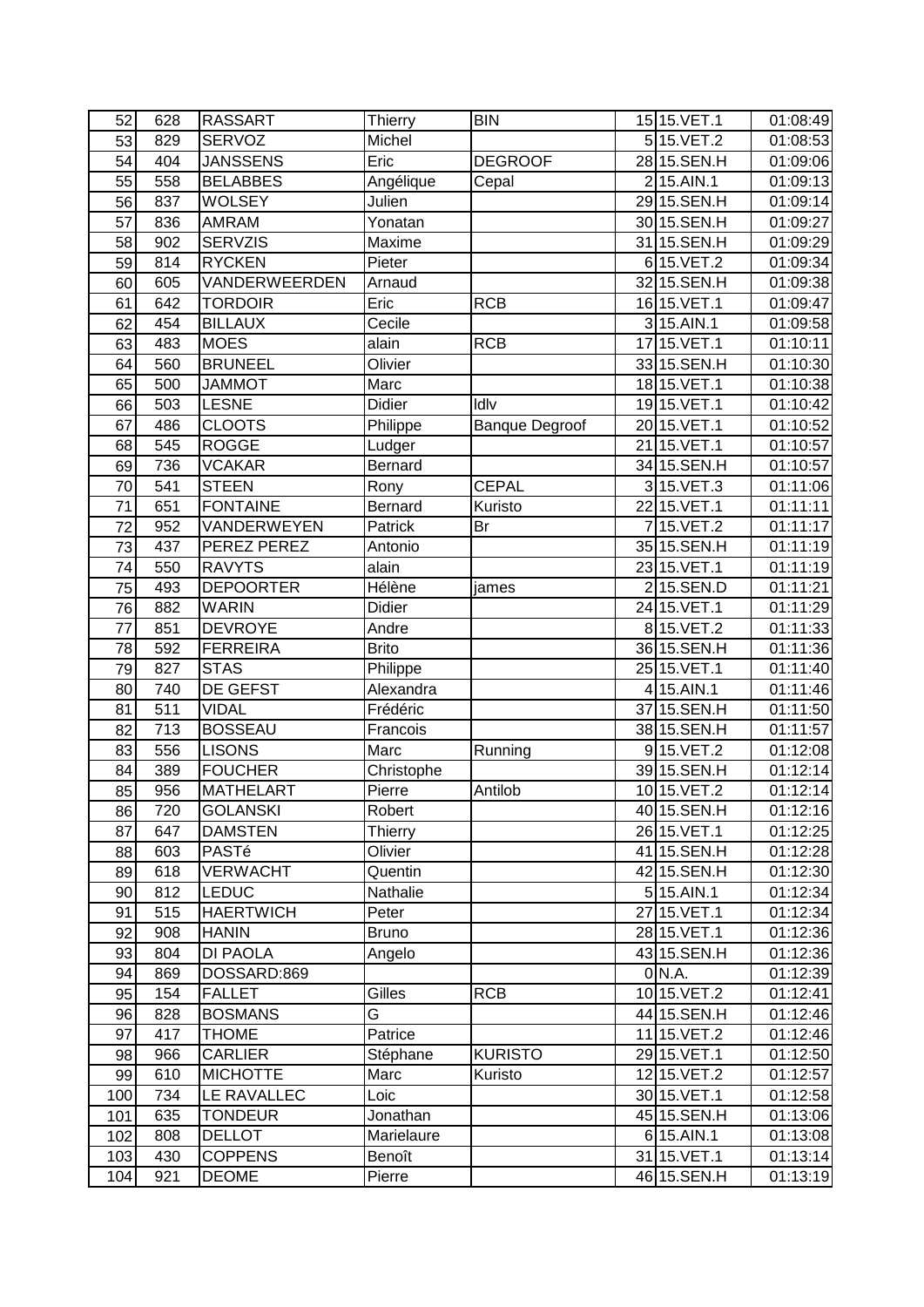| 105 | 820 | <b>KNEIPE</b>      | Laurence    |                            | 315.SEN.D     | 01:13:23 |
|-----|-----|--------------------|-------------|----------------------------|---------------|----------|
| 106 | 665 | <b>NICOLLE</b>     | Rodolphe    |                            | 47 15.SEN.H   | 01:13:24 |
| 107 | 961 | <b>CHRISTIAENS</b> | Christophe  | <b>BTC</b>                 | 48 15.SEN.H   | 01:13:50 |
| 108 | 539 | <b>BELANGé</b>     | Laurent     | antilob                    | 49 15.SEN.H   | 01:13:56 |
| 109 | 807 | <b>WIJNEN</b>      | Luc         |                            | 32 15. VET. 1 | 01:14:18 |
| 110 | 874 | <b>LEGAT</b>       | Vincent     |                            | 33 15. VET. 1 | 01:14:30 |
| 111 | 739 | <b>DESMEDT</b>     | Robert      |                            | 415.VET.3     | 01:14:33 |
| 112 | 466 | <b>GRISANTI</b>    | Nicola      | <b>RCB</b>                 | 34 15. VET. 1 | 01:14:35 |
| 113 | 428 | <b>POMPEU</b>      | Darly       | Nirvana Club               | 50 15.SEN.H   | 01:14:39 |
| 114 | 970 | <b>LACOMBE</b>     | Denis       |                            | 35 15.VET.1   | 01:14:45 |
| 115 | 444 | <b>DREZE</b>       | Christian   | <b>NAC</b>                 | 36 15. VET. 1 | 01:14:47 |
| 116 | 586 | <b>BERREWAERTS</b> | Etienne     |                            | 13 15. VET. 2 | 01:14:47 |
| 117 | 915 | <b>BAUDOUIN</b>    | Didier      |                            | 37 15. VET. 1 | 01:15:05 |
| 118 | 582 | VAN AUTRèVE        | Sébastien   |                            | 5115.SEN.H    | 01:15:07 |
| 119 | 414 | <b>NAGELS</b>      | Alain       | Kyote                      | 14 15. VET. 2 | 01:15:09 |
| 120 | 563 | <b>BALD</b>        | J-Luc       |                            | 38 15. VET. 1 | 01:15:12 |
| 121 | 477 | <b>PEETERS</b>     | Vincent     | L                          | 39 15. VET. 1 | 01:15:13 |
| 122 | 864 | <b>BICCAI</b>      | Stefano     |                            | 52 15.SEN.H   | 01:15:20 |
| 123 | 929 | <b>MORENO</b>      | Olivier     |                            | 40 15. VET. 1 | 01:15:32 |
| 124 | 648 | E                  | Koenraad    | Zateam                     | 41 15. VET. 1 | 01:15:40 |
| 125 | 413 | <b>LACOMBE</b>     | Denis       |                            | 42 15. VET. 1 | 01:15:42 |
| 126 | 729 | <b>NASSEL</b>      | Ludovic     |                            | 53 15.SEN.H   | 01:15:43 |
| 127 | 853 | <b>ALEXANDRE</b>   | Francoise   |                            | 15.AIN.2      | 01:15:50 |
| 128 | 549 | <b>PLASMAN</b>     | Christian   | Joggans                    | 43 15. VET. 1 | 01:15:56 |
| 129 | 465 | <b>MORVAN</b>      | Sabine      | <b>RCB</b>                 | 715.AIN.1     | 01:15:58 |
| 130 | 475 | <b>DELOFFRE</b>    | antoine     | <b>Triathlon Turbo LLN</b> | 54 15.SEN.H   | 01:16:00 |
| 131 | 701 | <b>DELCOURT</b>    | Natacha     |                            | 8 15.AIN.1    | 01:16:02 |
| 132 | 857 | <b>FAIVRE</b>      | Matthieu    |                            | 55 15.SEN.H   | 01:16:06 |
| 133 | 667 | <b>GOORTS</b>      | Peter       | <b>CISCO TEAM</b>          | 44 15. VET.1  | 01:16:06 |
| 134 | 544 | <b>DEPOUILLE</b>   | H-François  |                            | 56 15.SEN.H   | 01:16:10 |
| 135 | 719 | <b>KASPRZYK</b>    | Krzysztof   |                            | 57 15.SEN.H   | 01:16:14 |
| 136 | 494 | <b>THIEL</b>       | Michael     |                            | 45 15.VET.1   | 01:16:17 |
| 137 | 703 | <b>BARDONE</b>     | Laura       | Larasante                  | $9 15.$ AIN.1 | 01:16:21 |
| 138 | 555 | <b>MARGOT</b>      | Philippe    |                            | 46 15. VET. 1 | 01:16:26 |
| 139 | 967 | <b>VAN ZIJL</b>    | Fabrice     |                            | 58 15.SEN.H   | 01:16:28 |
| 140 | 489 | <b>MEYS</b>        | Fred        |                            | 59 15.SEN.H   | 01:16:33 |
| 141 | 608 | <b>BALDAN</b>      | Walter      | <b>RCB</b>                 | 15 15. VET. 2 | 01:16:35 |
| 142 | 182 | DOSSARD:182        |             |                            | 0 N.A.        | 01:16:46 |
| 143 | 467 | <b>HEMERYCK</b>    | Pierre      | <b>KURISTO</b>             | 16 15. VET. 2 | 01:16:56 |
| 144 | 824 | <b>DUCHATEAU</b>   | Rene        |                            | 47 15. VET. 1 | 01:16:58 |
| 145 | 589 | <b>SZOSTKO</b>     | Bartek      |                            | 60 15.SEN.H   | 01:17:01 |
| 146 | 842 | <b>CHAIBI</b>      | Denis       |                            | 48 15. VET. 1 | 01:17:06 |
| 147 | 507 | <b>SMYTH</b>       | Chris       | running for europe         | 17 15. VET. 2 | 01:17:07 |
| 148 | 919 | <b>HALLET</b>      | Martin      |                            | 49 15. VET. 1 | 01:17:10 |
| 149 | 649 | <b>FERNANDEZ</b>   | <b>Beth</b> | aucun                      | 61 15.SEN.H   | 01:17:14 |
| 150 | 666 | <b>LE MOINE</b>    | Marie       | <b>Blue Sky</b>            | 15.ESP.D      | 01:17:18 |
| 151 | 499 | VANDERSTRAETEN     | Pierre      |                            | 18 15. VET. 2 | 01:17:22 |
| 152 | 953 | <b>THIEREN</b>     | Pierre      | <b>SPT WAVRE</b>           | $5$ 15.VET.3  | 01:17:25 |
| 153 | 439 | VANDERMEERSCH      | Damien      |                            | 19 15. VET. 2 | 01:17:27 |
| 154 | 865 | NT DHUIBHIR        | Roisin      | 77                         | 62 15.SEN.H   | 01:17:30 |
| 155 | 958 | <b>CANTILLION</b>  | Alain       | <b>JC RONVAU</b>           | 50 15. VET. 1 | 01:17:30 |
| 156 | 380 | <b>ROBINET</b>     | Bernard     | <b>RCB</b>                 | 20 15. VET. 2 | 01:17:33 |
| 157 | 110 | <b>DION</b>        | Chantal     | <b>KURISTO</b>             | 215.AIN.2     | 01:17:37 |
|     |     |                    |             |                            |               |          |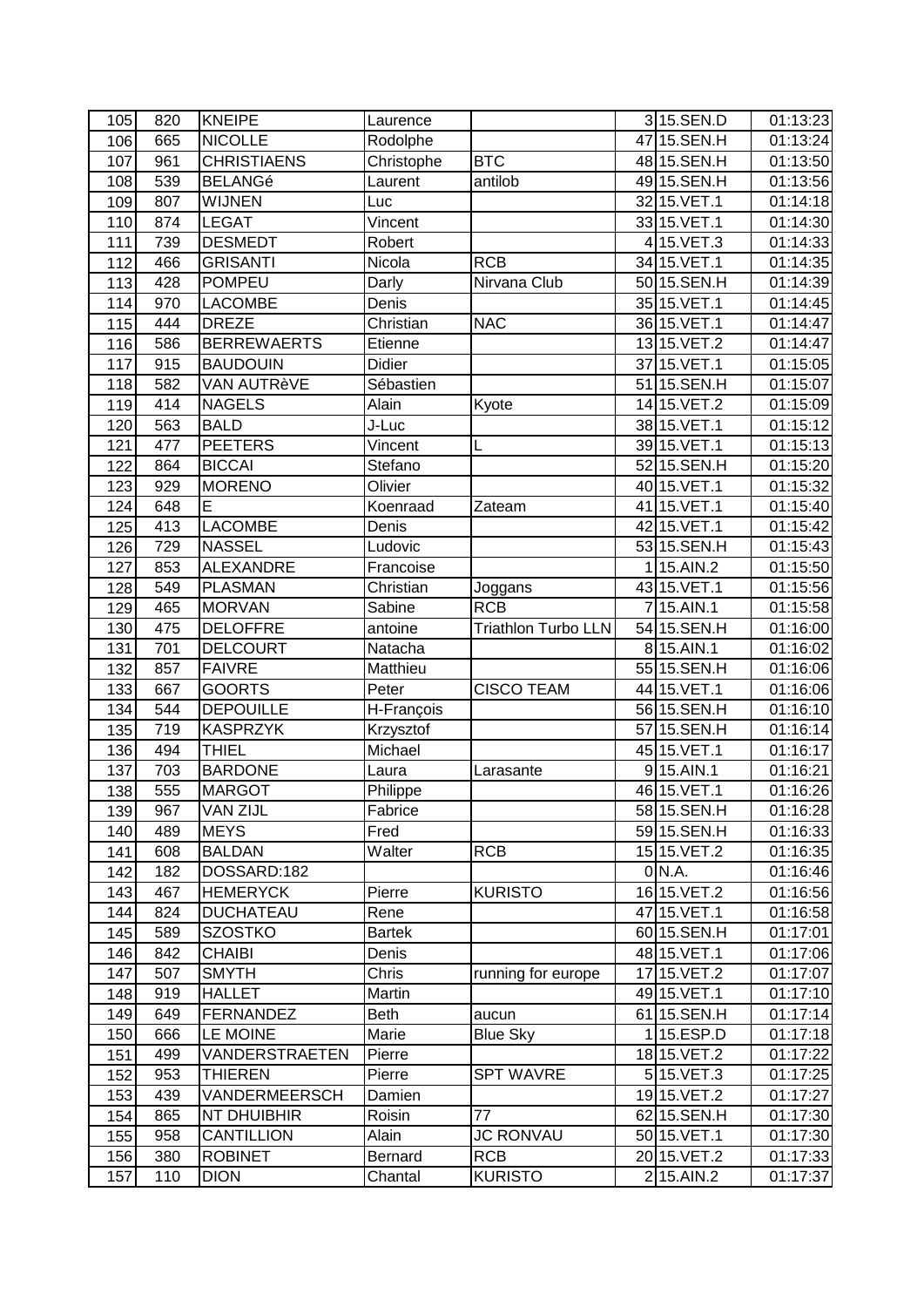| 158 | 663 | <b>BOURGUIGNON</b>    | Pierre         | <b>TRI OTAN</b>      | 63 15.SEN.H              | 01:17:38 |
|-----|-----|-----------------------|----------------|----------------------|--------------------------|----------|
| 159 | 881 | <b>LECERF</b>         | J-L            |                      | 2115.VET.2               | 01:17:40 |
| 160 | 491 | <b>MOENS</b>          | Alain          | <b>KURISTO</b>       | 22 15. VET. 2            | 01:17:41 |
| 161 | 407 | <b>DETOURNAY</b>      | Stephan        |                      | 64 15.SEN.H              | 01:17:43 |
| 162 | 405 | <b>GEORGE</b>         | Christine      |                      | 10 15.AIN.1              | 01:17:46 |
| 163 | 859 | VANHOUTTE             | John           |                      | 51 15. VET. 1            | 01:17:54 |
| 164 | 854 | <b>CLOHESSY</b>       | Paul           |                      | 52 15. VET. 1            | 01:18:02 |
| 165 | 594 | <b>HERRINGTON</b>     | David          | n/a                  | 53 15.VET.1              | 01:18:04 |
| 166 | 580 | PéRIGNON              | Samuel         |                      | 65 15.SEN.H              | 01:18:07 |
| 167 | 403 | <b>PESCHNER</b>       | Jorg           |                      | 54 15. VET. 1            | 01:18:12 |
| 168 | 565 | <b>EVERAERT</b>       | Marc           |                      | 23 15. VET. 2            | 01:18:18 |
| 169 | 600 | <b>HOPE</b>           | Martin         | <b>ENJAMBEE</b>      | 55 15. VET. 1            | 01:18:19 |
| 170 | 528 | <b>STOZ</b>           | Alain          |                      | 615.VET.3                | 01:18:22 |
| 171 | 611 | VAN DE KEERE          | Xavier         |                      | 24 15. VET. 2            | 01:18:30 |
| 172 | 484 | <b>KELLER</b>         | Peter          |                      | 66 15.SEN.H              | 01:18:33 |
| 173 | 508 | <b>GENIN</b>          | <b>Benoit</b>  | joggans              | 56 15.VET.1              | 01:18:35 |
| 174 | 534 | <b>VERLINDEN</b>      | Nadia          | <b>RCB GAL</b>       | 11 15.AIN.1              | 01:18:36 |
| 175 | 916 | <b>MUYTJENS</b>       | Rene           |                      | $715.$ VET.3             | 01:18:38 |
| 176 | 584 | LAUWEREYS             | Timothy        |                      | 67 15.SEN.H              | 01:18:44 |
| 177 | 904 | <b>TERMOLLE</b>       | Louis          |                      | 25 15. VET. 2            | 01:18:44 |
| 178 | 127 | DOSSARD:127           |                |                      | 0 N.A.                   | 01:18:48 |
| 179 | 632 | <b>MILLS</b>          | Tim            | <b>RCB</b>           | 57 15. VET. 1            | 01:18:57 |
| 180 | 954 | DOSSARD:954           |                |                      | 0 N.A.                   | 01:18:59 |
| 181 | 955 | <b>GROS</b>           | Ludovic        |                      | 58 15. VET. 1            | 01:19:03 |
| 182 | 415 | <b>DOCHEN</b>         | Ghislain       |                      | 59 15. VET. 1            | 01:19:05 |
| 183 | 809 | <b>BAIKRICH</b>       | Guy            |                      | 815.VET.3                | 01:19:09 |
| 184 | 860 | <b>VERTANNEN</b>      | Nicolas        |                      | 68 15.SEN.H              | 01:19:09 |
| 185 | 704 | <b>DECKER</b>         | Manfred        | Enjambée             | 26 15. VET. 2            | 01:19:11 |
| 186 | 551 | <b>BONTE</b>          | Philippe       | <b>JOGGANS</b>       | 2715.VET.2               | 01:19:22 |
| 187 | 716 | <b>VAN DAMME</b>      | Kristof        |                      | 69 15.SEN.H              | 01:19:25 |
| 188 | 674 | CHABEAU               | Vinciane       | Antilob              | 12 15.AIN.1              | 01:19:26 |
| 189 | 516 | DI MEO                | M-Rita         | <b>RCB</b>           | 415.SEN.D                | 01:19:29 |
| 190 | 552 | <b>BAERT</b>          | Thierry        | <b>RCB</b>           | 60 15. VET. 1            | 01:19:30 |
| 191 | 910 | <b>JAFAR</b>          | Hashemi        |                      | 7015.SEN.H               | 01:19:33 |
| 192 | 456 | <b>CURTIS</b>         | Michael        | Sportivamente        | 61 15. VET. 1            | 01:19:41 |
| 193 | 835 | <b>BODARWE</b>        | Laurent        |                      | 71 15.SEN.H              | 01:19:44 |
| 194 | 863 | <b>BACHMANN</b>       | Marc           |                      | 62 15. VET. 1            | 01:19:45 |
| 195 | 478 | THIRD                 | lan            |                      | 28 15. VET. 2            | 01:19:50 |
| 196 | 951 | <b>GROSSE</b>         | <b>Nicolas</b> |                      | 63 15. VET. 1            | 01:19:55 |
| 197 | 708 | <b>NOVOTNY</b>        | Milan          |                      | 29 15. VET. 2            | 01:20:00 |
| 198 | 520 | DE FELIPE             | J-Luis         |                      | 30 15. VET. 2            | 01:20:05 |
| 199 | 601 | <b>ROBA</b>           | Gaetan         |                      | $\overline{72}$ 15.SEN.H | 01:20:09 |
| 200 | 878 | <b>JEROEN</b>         | Roppe          |                      | 73 15.SEN.H              | 01:20:20 |
| 201 | 604 | <b>MOLINA RIVAS</b>   | Xavier         | <b>CN Reus Ploms</b> | 74 15.SEN.H              | 01:20:21 |
| 202 | 480 | <b>COBBAUT</b>        | Marc           | joggans              | 64 15. VET. 1            | 01:20:23 |
| 203 | 492 | <b>DESSY DARDENNE</b> | J-Claude       |                      | 31 15. VET. 2            | 01:20:32 |
| 204 | 726 | <b>BERNARD</b>        | Axel           |                      | 75 15.SEN.H              | 01:20:32 |
| 205 | 619 | <b>VERHOEVEN</b>      | André          | Z.A.Team Overijse    | 32 15. VET. 2            | 01:20:41 |
| 206 | 585 | <b>HOUTTEMAN</b>      | Philippe       | <b>BTC</b>           | 65 15. VET. 1            | 01:20:48 |
| 207 | 644 | <b>GONZALEZ</b>       | Jose           | Kuristo              | 915.VET.3                | 01:21:04 |
| 208 | 615 | <b>AMRANI</b>         | Khalil         | <b>Brudex</b>        | 76 15.SEN.H              | 01:21:18 |
| 209 | 870 | <b>BURT</b>           | Fiona          |                      | $3 15.$ AIN.2            | 01:21:20 |
| 210 | 626 | <b>ORDEIG VILA</b>    | Joaquim        |                      | 66 15.VET.1              | 01:21:23 |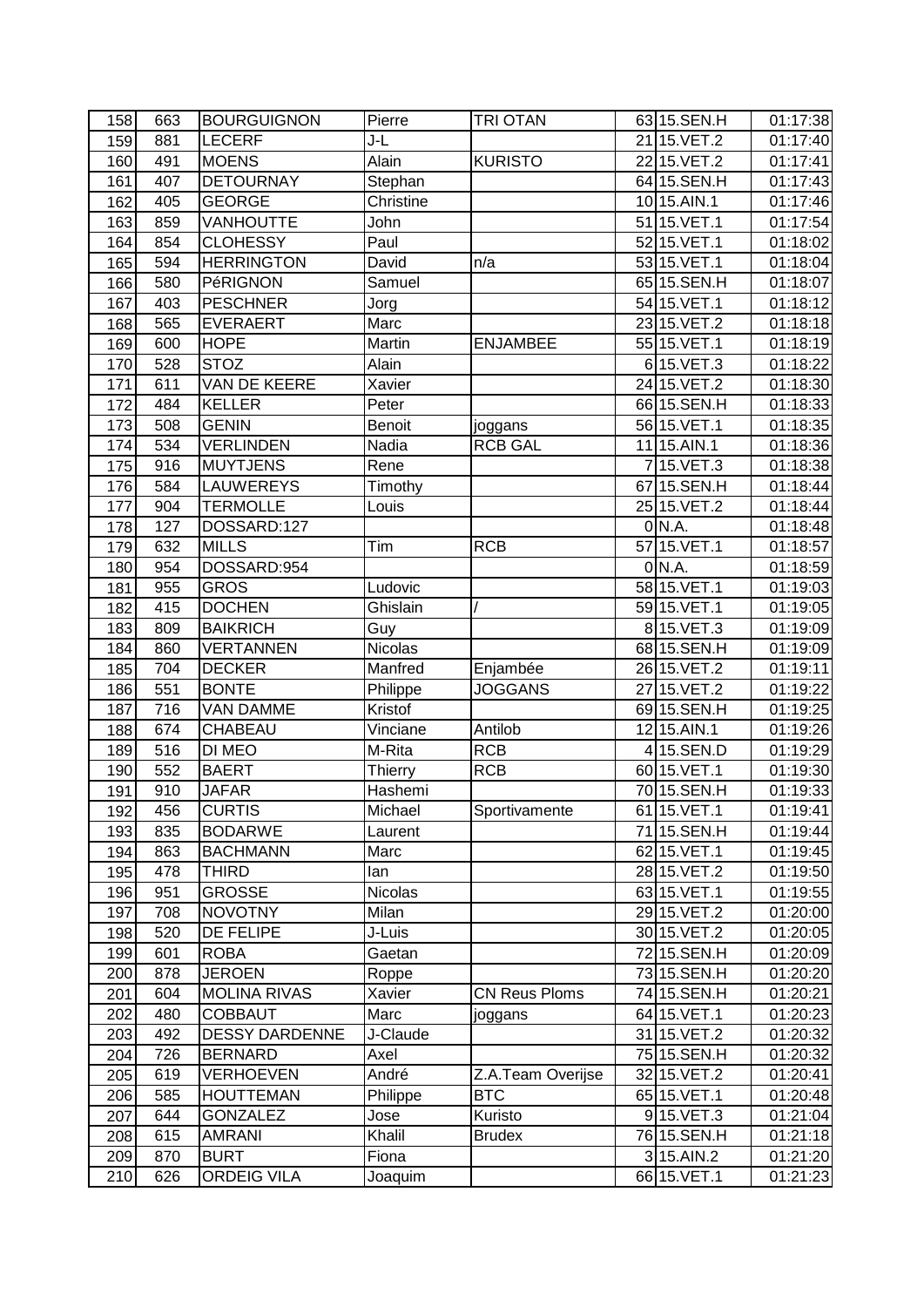| 211 | 567 | ZALAMENA             | <b>Bruno</b>   |                           | 67 15. VET. 1 | 01:21:25 |
|-----|-----|----------------------|----------------|---------------------------|---------------|----------|
| 212 | 725 | <b>LELOUP</b>        | Stephan        |                           | 33 15. VET. 2 | 01:21:35 |
| 213 | 602 | <b>THIEREN</b>       | Pierre         |                           | 10 15. VET.3  | 01:21:53 |
| 214 | 657 | <b>ARON</b>          | Sabine         | Jogging+ mut 206          | 13 15.AIN.1   | 01:22:02 |
| 215 | 570 | <b>DEPREZ</b>        | L-Xavier       | <b>RCB</b>                | 68 15. VET. 1 | 01:22:05 |
| 216 | 517 | VANDERGEETEN         | Jeoffrey       | <b>RCB</b>                | 77 15.SEN.H   | 01:22:08 |
| 217 | 731 | DE LOCHT             | Arnaud         |                           | 78 15.SEN.H   | 01:22:10 |
| 218 | 609 | <b>TAKIGAWA</b>      | Hidetoshi      | <b>RCB-GAL</b>            | 69 15. VET. 1 | 01:22:15 |
| 219 | 450 | <b>WALTENS</b>       | Marc           | Kyote                     | 70 15.VET.1   | 01:22:21 |
| 220 | 630 | <b>LEYSSENS</b>      | Tom            |                           | 7915.SEN.H    | 01:22:29 |
| 221 | 446 | DE CLIPPELE          | <b>Bruno</b>   |                           | 34 15. VET. 2 | 01:22:33 |
| 222 | 513 | <b>VOLKAERTS</b>     | Christine      |                           | 14 15.AIN.1   | 01:22:37 |
| 223 | 705 | <b>BERTRAMS</b>      | Cynthia        |                           | 15 15.AIN.1   | 01:22:40 |
| 224 | 872 | <b>TURBIAZ</b>       | Michel         |                           | 35 15. VET. 2 | 01:22:42 |
| 225 | 453 | <b>LEROY</b>         | Dominique      |                           | 16 15.AIN.1   | 01:22:49 |
| 226 | 427 | <b>ROLLING</b>       | <b>Bruno</b>   |                           | 71 15. VET. 1 | 01:22:49 |
| 227 | 485 | <b>VAN GOSSUM</b>    | Luc            | <b>RCB</b>                | 11 15. VET. 3 | 01:23:07 |
| 228 | 811 | <b>MOUSAVIAN</b>     | Seyed          |                           | 72 15. VET. 1 | 01:23:11 |
| 229 | 810 | <b>HOLVOET</b>       | Damien         |                           | 80 15.SEN.H   | 01:23:14 |
| 230 | 962 | <b>NICHOLSON</b>     | <b>Kirstie</b> |                           | 17 15.AIN.1   | 01:23:22 |
| 231 | 590 | <b>DELHAYE</b>       | Jacques        |                           | 36 15.VET.2   | 01:23:30 |
| 232 | 639 | <b>DIOT</b>          | Elisabeth      | <b>Be Fit First</b>       | 18 15.AIN.1   | 01:23:32 |
| 233 | 606 | <b>CLERBAUX</b>      | Didier         |                           | 73 15. VET. 1 | 01:23:42 |
| 234 | 922 | <b>DEBECKER</b>      | Stephene       |                           | 74 15. VET. 1 | 01:23:47 |
| 235 | 818 | ZELENIUTE            | Eclita         |                           | 515.SEN.D     | 01:23:54 |
| 236 | 817 | DEQUINNEMAERE        | Philippe       |                           | 75 15. VET. 1 | 01:23:54 |
| 237 | 806 | <b>PERINI</b>        | Claudio        |                           | 37 15. VET. 2 | 01:23:57 |
| 238 | 920 | <b>LORANCA</b>       | Santiago       |                           | 38 15. VET. 2 | 01:24:00 |
| 239 | 435 | <b>VILAIN</b>        | Christiane     |                           | 15.AIN.3      | 01:24:03 |
| 240 | 927 | <b>SELLING</b>       | Patrick        |                           | 76 15. VET. 1 | 01:24:04 |
| 241 | 636 | <b>HOSTE</b>         | Marc           | <b>RCB</b>                | 12 15. VET.3  | 01:24:05 |
| 242 | 907 | <b>DEVISE</b>        | Nadine         |                           | $4$ 15.AIN.2  | 01:24:09 |
| 243 | 816 | <b>VRIJDERS</b>      | Danny          |                           | 81 15.SEN.H   | 01:24:18 |
| 244 | 416 | <b>MILIS</b>         | Stephan        |                           | 39 15. VET. 2 | 01:24:28 |
| 245 | 553 | <b>HELLINCKX</b>     | Sandrine       |                           | 19 15.AIN.1   | 01:24:30 |
| 246 | 422 | <b>CLISSON</b>       | <b>Nicolas</b> | CACE                      | 82 15.SEN.H   | 01:24:30 |
| 247 | 971 | DE PATOUL            | Caroline       | <b>JAMES</b>              | 615.SEN.D     | 01:24:32 |
| 248 | 742 | <b>ROSA PRINCIPE</b> | Domenico       |                           | 77 15. VET. 1 | 01:24:44 |
| 249 | 409 | <b>AKSAJEF</b>       | Anne           | rasante                   | 20 15.AIN.1   | 01:24:48 |
| 250 | 735 | <b>FERAILLE</b>      | Daniele        |                           | $5 15.$ AIN.2 | 01:24:49 |
| 251 | 622 | <b>MICHOTTE</b>      | Daniel         | <b>KURISTO</b>            | 13 15. VET.3  | 01:24:52 |
| 252 | 871 | PENDEVILLE           | Vincent        |                           | 78 15. VET. 1 | 01:24:57 |
| 253 | 825 | <b>GUIRCHE</b>       | Albert         |                           | 40 15. VET. 2 | 01:24:59 |
| 254 | 547 | <b>RIGOT</b>         | Serge          | <b>RCB</b>                | 14 15. VET. 3 | 01:25:08 |
| 255 | 712 | <b>CECH</b>          | Zdenek         | <b>Running for Europe</b> | 83 15.SEN.H   | 01:25:22 |
| 256 | 918 | <b>CRESULFO</b>      | Raffaele       |                           | 84 15.SEN.H   | 01:25:27 |
| 257 | 155 | <b>FALLET</b>        | Benjamin       |                           | 85 15.SEN.H   | 01:25:33 |
| 258 | 629 | <b>DUCKER</b>        | Carolyn        |                           | 21 15.AIN.1   | 01:25:34 |
| 259 | 424 | VAN DEN BERGHE       | Frederic       |                           | 86 15.SEN.H   | 01:25:37 |
| 260 | 917 | <b>GUILMAIN</b>      | Jean           |                           | 41 15. VET. 2 | 01:25:38 |
| 261 | 529 | <b>D</b> VHONT       | Daniel         |                           | 42 15. VET. 2 | 01:25:40 |
| 262 | 506 | <b>BOUSQUET</b>      | Mathieu        | aucun                     | 79 15. VET. 1 | 01:25:42 |
| 263 | 926 | <b>SURQUIN</b>       | Jeanluc        |                           | 80 15.VET.1   | 01:25:52 |
|     |     |                      |                |                           |               |          |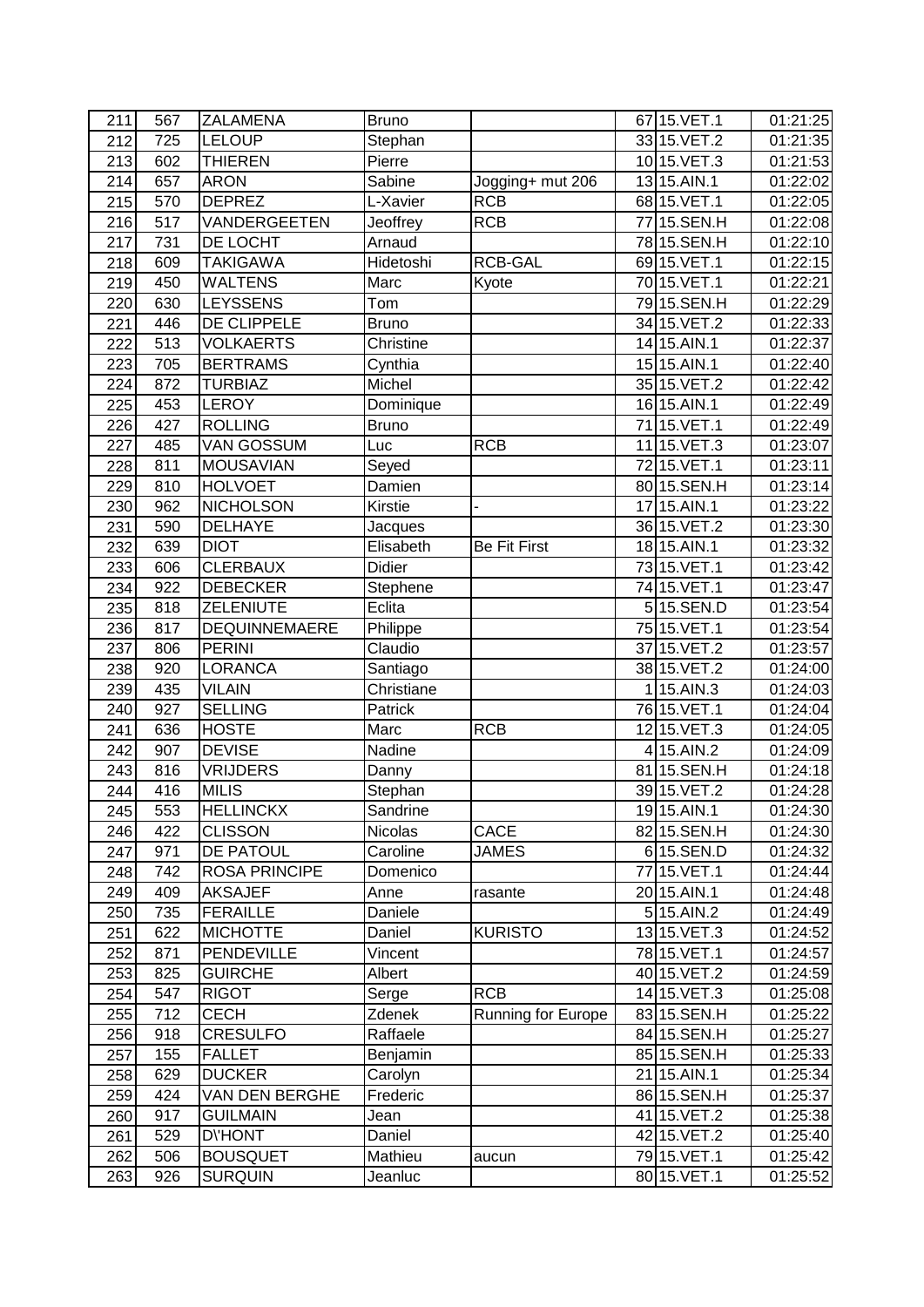| 264 | 974 | <b>SETTEMBRI</b>       | Pierpaolo     |                 | 43 15. VET. 2 | 01:25:52 |
|-----|-----|------------------------|---------------|-----------------|---------------|----------|
| 265 | 923 | <b>JACOBS</b>          | Jean          |                 | 44 15. VET. 2 | 01:26:00 |
| 266 | 670 | <b>TRENTESEAUX</b>     | Sophie        | <b>CEPAL</b>    | 22 15.AIN.1   | 01:26:02 |
| 267 | 669 | <b>DHAEZE</b>          | Alex          | <b>CEPAL</b>    | 15 15. VET.3  | 01:26:07 |
| 268 | 411 | <b>LARIVIERE</b>       | Vincent       |                 | 81 15. VET. 1 | 01:26:16 |
| 269 | 738 | <b>FERNANDER</b>       | Jose          |                 | 16 15. VET.3  | 01:26:17 |
| 270 | 455 | <b>BOTREL</b>          | Eric          |                 | 45 15. VET. 2 | 01:26:27 |
| 271 | 385 | <b>ANDERSEN</b>        | S-Visti       |                 | 82 15. VET. 1 | 01:26:30 |
| 272 | 538 | <b>MAGE</b>            | Alain         | Kuristo         | 46 15. VET. 2 | 01:26:38 |
| 273 | 711 | <b>STIPPELMANS</b>     | Marc          |                 | 8715.SEN.H    | 01:26:40 |
| 274 | 564 | DE WINTER              | Hilde         |                 | 23 15.AIN.1   | 01:26:45 |
| 275 | 906 | <b>GHENNE</b>          | Stephane      |                 | 83 15. VET. 1 | 01:26:48 |
| 276 | 815 | <b>KAUFMANN</b>        | Alain         |                 | 47 15. VET. 2 | 01:26:51 |
| 277 | 561 | <b>VAN LAETHEM</b>     | Guy           | <b>RIWA</b>     | 84 15. VET. 1 | 01:26:51 |
| 278 | 474 | <b>DOUTRELIGNE</b>     | Hervé         | <b>RIWA</b>     | 48 15. VET. 2 | 01:26:54 |
| 279 | 419 | <b>MONOD</b>           | Fanny         |                 | 24 15.AIN.1   | 01:26:57 |
| 280 | 543 | DE GRAEUWE             | François      |                 | 88 15.SEN.H   | 01:27:00 |
| 281 | 597 | DE PRIJCKER            | Tim           |                 | 89 15.SEN.H   |          |
|     |     |                        |               |                 | 49 15. VET. 2 | 01:27:03 |
| 282 | 623 | <b>PEETERS</b>         | Luc           | Team            |               | 01:27:07 |
| 283 | 638 | <b>VAN DER STAPPEN</b> | ariane        |                 | 25 15.AIN.1   | 01:27:12 |
| 284 | 866 | <b>LEMAIRE</b>         | Gaetan        | 77              | 90 15.SEN.H   | 01:27:16 |
| 285 | 840 | <b>THEOLIS</b>         | J             |                 | 50 15. VET. 2 | 01:27:18 |
| 286 | 598 | <b>HOPE</b>            | Paula         | <b>ENJAMBEE</b> | 26 15.AIN.1   | 01:27:19 |
| 287 | 423 | <b>FELIS VéRONIQUE</b> | Véronique     |                 | 27 15.AIN.1   | 01:27:20 |
| 288 | 452 | <b>GIOT</b>            | Lionel        |                 | 85 15. VET. 1 | 01:27:25 |
| 289 | 476 | <b>DELVAUX</b>         | Stephane      | <b>BTC</b>      | 86 15. VET. 1 | 01:27:27 |
| 290 | 965 | <b>SPITZMESSER</b>     | Stefan        |                 | 8715.VET.1    | 01:27:35 |
| 291 | 624 | <b>GOESEELS</b>        | Severine      | <b>ENJAMBEE</b> | 715.SEN.D     | 01:27:38 |
| 292 | 911 | <b>FROMONT</b>         | Marie         |                 | 6 15.AIN.2    | 01:27:46 |
| 293 | 838 | <b>GOOSSENS</b>        | Rene          |                 | 17 15. VET.3  | 01:27:56 |
| 294 | 575 | <b>DAEMS</b>           | Raf           |                 | 91 15.SEN.H   | 01:28:02 |
| 295 | 973 | DOSSARD:973            |               |                 | $0\vert N.A.$ | 01:28:03 |
| 296 | 574 | <b>HUBER</b>           | Regina        |                 | 28 15.AIN.1   | 01:28:06 |
| 297 | 572 | LAHAYE                 | Philippe      | <b>RONVAU</b>   | 88 15. VET. 1 | 01:28:07 |
| 298 | 183 | DOSSARD:183            |               |                 | $0$ N.A.      | 01:28:12 |
| 299 | 431 | TILMANT                | <b>Benoit</b> | James LLN       | 89 15. VET. 1 | 01:28:16 |
| 300 | 727 | <b>BUYENS</b>          | Johan         |                 | 18 15. VET.3  | 01:28:18 |
| 301 | 901 | <b>BONFITTO</b>        | Pasqualino    |                 | 115.VET.4     | 01:28:22 |
| 302 | 627 | <b>VERMEIREN</b>       | Ben           | <b>BAV</b>      | 92 15.SEN.H   | 01:28:24 |
| 303 | 645 | <b>BUGADA</b>          | J-Pierre      | <b>RCB</b>      | 51 15. VET. 2 | 01:28:30 |
| 304 | 443 | <b>OLIVER</b>          | Julian        | Harriers        | 19 15. VET.3  | 01:28:37 |
| 305 | 617 | <b>PRIJOT</b>          | Patrick       | <b>Brudex</b>   | 52 15. VET. 2 | 01:28:39 |
| 306 | 710 | <b>STIPPELMANS</b>     | Michel        |                 | 93 15.SEN.H   | 01:28:39 |
| 307 | 537 | <b>BISCHKE</b>         | A-Henrik      |                 | 90 15. VET. 1 | 01:28:43 |
| 308 | 724 | <b>DE FLAVIS</b>       | Luciano       |                 | 94 15.SEN.H   | 01:28:46 |
| 309 | 643 | <b>PITSCHEIDER</b>     | Hans          |                 | 20 15. VET.3  | 01:28:58 |
| 310 | 425 | <b>FRANSEN</b>         | Patrick       | <b>BTC</b>      | 91 15. VET. 1 | 01:29:11 |
| 311 | 387 | <b>DURAND</b>          | Thierry       |                 | 95 15.SEN.H   | 01:29:17 |
| 312 | 877 | <b>VANDEN BRUELGRE</b> | Gregory       |                 | 96 15.SEN.H   | 01:29:32 |
| 313 | 868 | <b>RESING</b>          | Wil           |                 | 92 15. VET. 1 | 01:29:35 |
| 314 | 969 | DOSSARD:969            |               |                 | $0\,$ N.A.    | 01:29:40 |
| 315 | 664 | <b>DEMESMAEKER</b>     | Eric          | <b>RCB</b>      | 53 15. VET. 2 | 01:29:48 |
| 316 | 579 | <b>BEAUDELOT</b>       | M-Claire      | <b>RCB</b>      | 29 15.AIN.1   | 01:29:48 |
|     |     |                        |               |                 |               |          |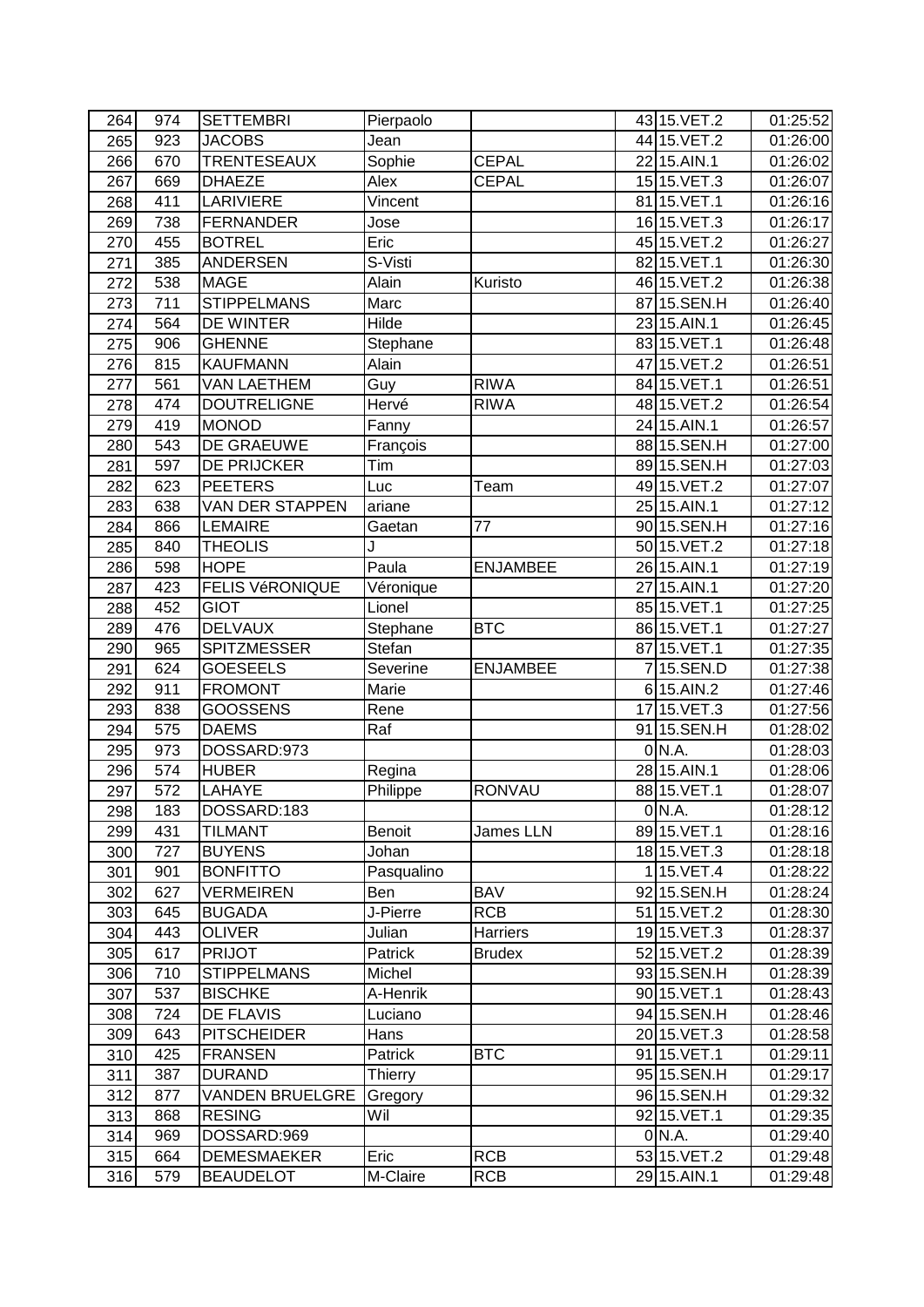| 317        | 54  | <b>DECUYPER</b>        | Cedric            |                             | 97 15.SEN.H    | 01:29:51             |
|------------|-----|------------------------|-------------------|-----------------------------|----------------|----------------------|
| 318        | 653 | <b>MOMMAERTS</b>       | Jo                | <b>RCB</b>                  | 2115.VET.3     | 01:29:52             |
| 319        | 488 | <b>GHYSEN</b>          | andre             |                             | 54 15. VET. 2  | 01:29:54             |
| 320        | 426 | <b>GILIS</b>           | Marc              |                             | 93 15. VET. 1  | 01:30:06             |
| 321        | 819 | <b>PIRART</b>          | <b>Boris</b>      |                             | 55 15. VET.2   | 01:30:09             |
| 322        | 662 | <b>DUFAYS</b>          | Damien            |                             | 94 15. VET. 1  | 01:30:14             |
| 323        | 527 | <b>DEMAUDE</b>         | Frederic          |                             | 98 15.SEN.H    | 01:30:19             |
| 324        | 631 | VAN DER BORGHT         | Julien            |                             | 215.ESP.H      | 01:30:23             |
| 325        | 406 | <b>LEMPEREUR</b>       | Bernadette        | <b>KURISTO</b>              | 715.AIN.2      | 01:30:27             |
| 326        | 839 | <b>RANSBOTYN</b>       | Philippe          |                             | 95 15. VET. 1  | 01:30:27             |
| 327        | 743 | <b>BAUS</b>            | Caroline          |                             | 815.SEN.D      | 01:30:30             |
| 328        | 457 | <b>HANNINEN</b>        | Sari              |                             | 30 15.AIN.1    | 01:30:35             |
| 329        | 959 | <b>BLUCK</b>           | Gregory           |                             | 96 15. VET. 1  | 01:30:41             |
| 330        | 495 | <b>PAMMENT</b>         | Sarah             |                             | 31 15.AIN.1    | 01:30:41             |
| 331        | 607 | <b>NERINCKX</b>        | Stefan            | <b>Fitness First Busine</b> | 97 15. VET. 1  | 01:30:48             |
| 332        | 834 | <b>PIERANTOZZI</b>     | Francesca         |                             | 32 15.AIN.1    | 01:31:05             |
| 333        | 388 | <b>DURAND</b>          | Benjamin          |                             | 315.ESP.H      | 01:31:17             |
| 334        | 861 | <b>LEMAITRE</b>        | Regine            |                             | 33 15.AIN.1    | 01:31:40             |
| 335        | 542 | DE                     | Serge             |                             | 99 15.SEN.H    | 01:32:01             |
| 336        | 709 | <b>ADAMSEN</b>         | Bent              |                             | 22 15. VET.3   | 01:32:02             |
| 337        | 841 | <b>FANNA</b>           | Denis             |                             | 100 15. SEN. H | 01:32:07             |
| 338        | 557 | <b>MATTHYS</b>         | Virginie          |                             | 915.SEN.D      | 01:32:11             |
| 339        | 481 | <b>OPDEBEECK</b>       | Willy             | <b>RCB</b>                  | 56 15. VET. 2  | 01:32:21             |
| 340        | 496 | VANDOORNE              | Michel            |                             | 57 15. VET. 2  | 01:32:24             |
| 341        | 448 | LAMARQUE               | Christian         | Accros 5 clochers           | 23 15. VET.3   | 01:32:38             |
| 342        | 718 | <b>VAN CASTER</b>      | Sandrine          |                             | 34 15.AIN.1    | 01:32:50             |
| 343        | 972 | CALERARA               | Vincent           |                             | 10115.SEN.H    | 01:32:51             |
| 344        | 613 | <b>VAN MECHELEN</b>    | Nathalie          | <b>Brudex</b>               | 35 15.AIN.1    | 01:32:54             |
| 345        | 880 | <b>DESEAU</b>          | Sabine            |                             | 36 15.AIN.1    | 01:33:00             |
| 346        | 445 | <b>NOEL</b>            |                   |                             | 102 15.SEN.H   | 01:33:20             |
| 347        | 646 | <b>TESCH</b>           | J,r,me<br>J-Louis |                             | 103 15.SEN.H   | 01:33:21             |
| 348        | 412 | <b>VAN PRAET</b>       | Serge             |                             | 98 15. VET. 1  | 01:33:28             |
| 349        | 805 | <b>CAUCHIE</b>         | Marc              |                             | 24 15. VET.3   | 01:34:26             |
| 350        | 518 | <b>FRANCOIS</b>        | Dominique         |                             | 58 15. VET. 2  | 01:34:28             |
| 351        | 655 | <b>CAMMAS</b>          | Claudia           | rcb                         | 8 15.AIN.2     | 01:34:43             |
|            |     |                        |                   |                             | 99 15. VET. 1  |                      |
| 352<br>353 | 559 | <b>ANDREWS</b>         | Mark              |                             |                | 01:35:04             |
|            | 913 | <b>DECLECK</b>         | Chrisitine        |                             | 37 15.AIN.1    | 01:35:05<br>01:35:07 |
| 354        | 912 | <b>BRUNEEL</b>         | Griet             |                             | $9 15.$ AIN.2  |                      |
| 355        | 831 | VANADRUEL              | Marc              |                             | 100 15.VET.1   | 01:35:16             |
| 356        | 968 | VROOME                 | Pascale           | springboks                  | 38 15.AIN.1    | 01:35:34             |
| 357        | 533 | LEPIECE                | Sylvie            | springboks                  | 39 15.AIN.1    | 01:35:37             |
| 358        | 924 | <b>IHSSEN</b>          | Holger            |                             | 101 15. VET. 1 | 01:35:44             |
| 359        | 879 | DOSSARD:879            |                   |                             | 0 N.A.         | 01:35:45             |
| 360        | 741 | <b>SABATUCCI</b>       | Ranieri           |                             | 59 15.VET.2    | 01:35:46             |
| 361        | 509 | <b>SCHIFONE</b>        | Valentino         |                             | 102 15. VET. 1 | 01:35:56             |
| 362        | 862 | <b>SIMON</b>           | Jacques           |                             | 25 15. VET.3   | 01:36:03             |
| 363        | 822 | CLOOSTERMANS           | Patrice           |                             | 60 15. VET. 2  | 01:36:37             |
| 364        | 71  | DE VIRON               | Michel            |                             | 26 15. VET.3   | 01:37:00             |
| 365        | 469 | <b>GARCIA BURGUES</b>  | Julio             |                             | 61 15. VET. 2  | 01:37:22             |
| 366        | 470 | <b>CORLETT</b>         | Neil              |                             | 103 15. VET. 1 | 01:37:23             |
| 367        | 468 | RINTA-LEBBAR           | Kaija             |                             | 40 15.AIN.1    | 01:37:33             |
| 368        | 530 | <b>PISON</b>           | Virginie          |                             | 10 15.SEN.D    | 01:37:37             |
| 369        | 975 | <b>FERNANDEZ MOLIN</b> | Maria             |                             | 1115.SEN.D     | 01:38:03             |